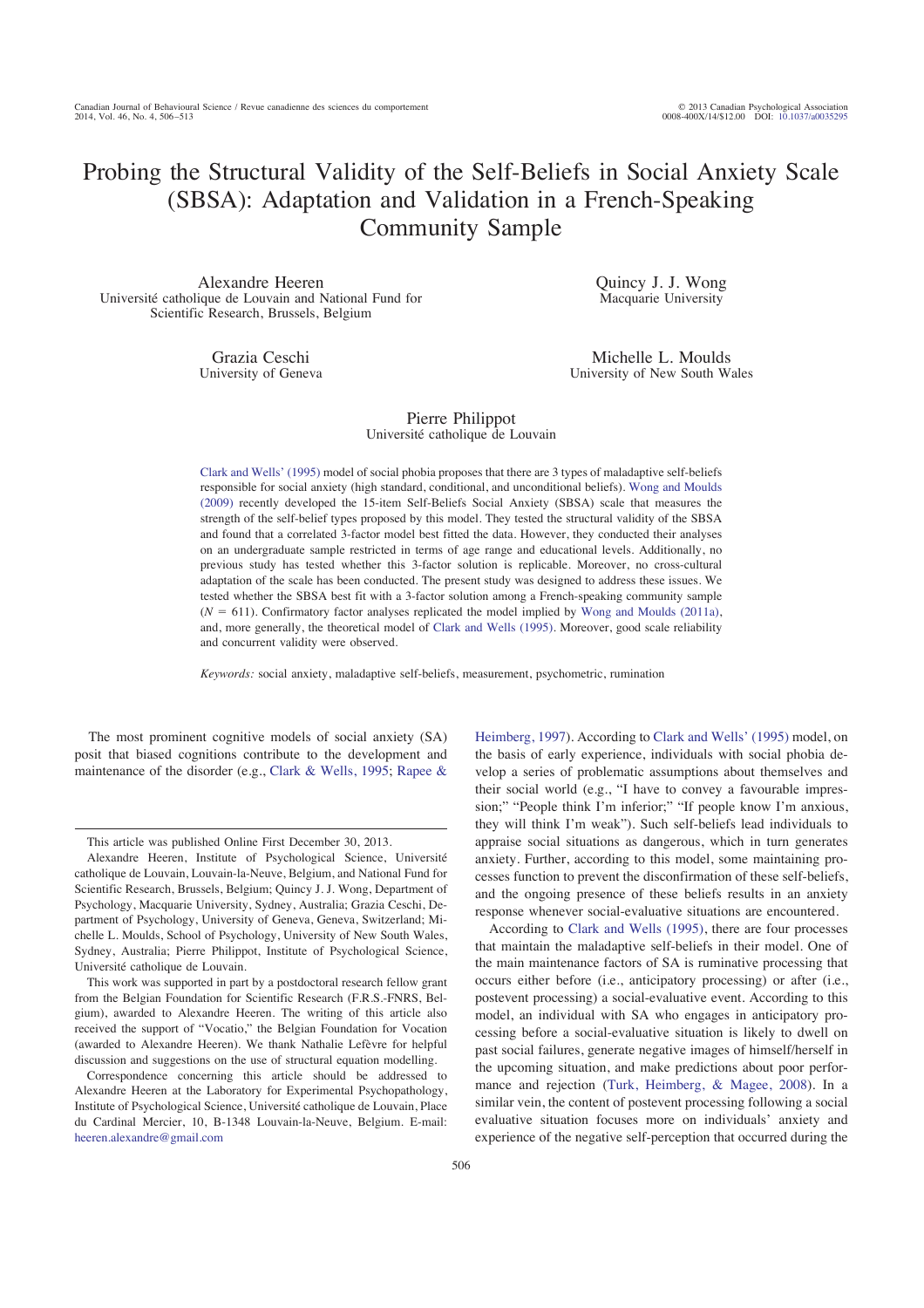event, as well as the recall of past instances of social failure. There are also three maintaining processes in the model that are proposed to occur during a social-evaluative situation. First, individuals with SA shift their attention away from the situation and become self-focused (e.g., focus on anxious feelings, distorted images of themselves). They then use internal information to form a negative impression of themselves. Second, they use a variety of safety behaviours (e.g., avoiding eye contact when speaking to others) to prevent feared catastrophes from occurring. The nonoccurrence of the catastrophe is attributed to the performance of the safety behaviour, and is not used to disconfirm maladaptive beliefs about the self or the situation. Finally, the experience of anxiety can affect the performance of an individual with SA in socialevaluative situations (e.g., sweating, hands trembling), leading to perceived negative evaluation. Hence, according to this model, all four maintaining processes have the effect of reinforcing the maladaptive self-beliefs at the core of the model.

Clark and Wells (1995) proposed three types of persistent maladaptive self-beliefs that lead socially anxious individuals to perceive threat in social and public performance situations, and subsequently experience anxiety: (a) excessively high standards for social performance (e.g., "I must be able to convey a favourable impression to everyone"); (b) conditional beliefs concerning social evaluation (e.g., "If people see I'm anxious, they'll think that I'm weak"); and (c) unconditional beliefs about the self (e.g., "People think badly of me"). Despite their theoretical importance, there are currently only limited methods available for assessing these self-beliefs in the published literature. Indeed, although several questionnaires have been developed to examine cognitions related to appraisals of performance and interpretations of social-evaluative situations (for a review, see Hirsch & Clark, 2006), only one measure (see below) has been explicitly developed to assess all three of the maladaptive self-beliefs proposed by Clark and Wells (1995). Furthermore, although the self-beliefs in Clark and Wells' (1995) model are stable, trait-like beliefs, the majority of previous questionnaire measures in the social anxiety literature have measured situational, state-like beliefs (for exceptions, see Rodebaugh, 2009; Turner, Johnson, Beidel, Heiser, & Lydiard, 2003).

Wong and Moulds (2009) recently developed the 15-item Self-Beliefs Related to Social Anxiety (SBSA) scale—a self-report instrument that measures the strength of the self-belief types proposed by Clark and Wells (1995) in a social context. Specifically, participants are asked to rate the extent to which they currently agree with each belief on an 11-point Likert scale (from  $0 = do$  *not agree at all* to  $10 =$  *strongly agree*). The SBSA includes: (a) four items that measure excessively high standard beliefs for social performance (Items 1, 7, 8, 11); (b) seven items that measure conditional beliefs concerning social evaluation (Items 2, 5, 6, 9, 12, 13, 15); and (c) four items that measure unconditional beliefs about the self (Items, 3, 4, 10, 14). As described in Wong and Moulds (2009), an initial pool of 49 items was developed. From this pool, 15 items were selected according to the strength of their associations with fear of negative evaluation after controlling for depression.

Wong and Moulds (2009) reported preliminary psychometric properties of the SBSA. The scale and its subscales had excellent scale score reliability (with Cronbach's alpha  $= .94$  for the total scale; Cronbach's alpha  $= .85$  for the high-standard beliefs subscale; Cronbach's alpha  $= .91$  for the conditional beliefs subscale; Cronbach's alpha  $= .82$  for the unconditional beliefs subscale) and satisfactory item-total correlations (.72 to .88 for the high-standard beliefs subscale; .73 to .89 for the conditional beliefs subscale; .79 to .85 for the unconditional beliefs subscale). They also reported that the high standard and conditional beliefs had stronger positive associations with fear of negative evaluation than did unconditional beliefs. In addition, conditional and unconditional beliefs had stronger positive correlations with depression than high standard beliefs.

More recently, Wong and Moulds (2011a) tested the structural validity of the SBSA. In a first sample, unconstrained exploratory factor analyses (EFA) supported a correlated two-factor model (items of the conditional and unconditional beliefs subscales were made to load on one factor (i.e., Items 3, 4, 10, 14, 2, 5, 6, 9, 12, 13, 15), and items of the high standard beliefs subscale (Items 1, 7, 8, 11) were made to load on a separate factor), against the predicted three-factor model. However, in a second sample, confirmatory factor analysis (CFA) indicated that a correlated threefactor model was the best factor fitting relative to the two-factor model (derived from the initial EFA) and a single-factor model. The SBSA and its subscales also demonstrated good scale score reliability (with Cronbach's alphas ranging from .80 to .92) and test–retest reliability (with Pearson correlation coefficients ranging from .72 to .82). Additionally, the SBSA had a unique positive association with social anxiety, and the magnitude of this association was significantly stronger than the association between the SBSA and depression, as well as the association between the SBSA and general anxiety—suggesting that the SBSA has good validity. Regarding the SBSA subscales, social anxiety emerged as the strongest predictor of the high standard and conditional beliefs (over depression and general anxiety). However, the strength of social anxiety as a predictor of unconditional beliefs was similar to that of depression (and both social anxiety and depression were better predictors than general anxiety).

Wong and Moulds (2011a) conducted their EFA and CFA on an undergraduate sample and hence their sample was restricted in terms of age range and educational level of participants. To our knowledge, no previous study using CFA has tested whether this three-factor solution is replicable. Ensuring structural validity is a critical point to assess whether a scale gauges the theorized psychological construct that it purports to measure. In other words, testing (using CFA) whether the SBSA best fits with a three-factor solution would ensure that one can generalise from this measure to the concept that it is intended to index. Alongside this limitation, no cross-cultural adaptation of the scale has been conducted. However, this is an important issue because it ensures the generalisation of the measured construct across samples. Thus, the systematic validation of a French version of the SBSA represents an important contribution in its own right, especially given that French is the official language in 32 countries and territories worldwide (International Organisation of La Francophonie, 2012). The present study was designed to address two main questions. First, does the SBSA fit a three-factor solution among a community sample? Second, would the psychometric properties of the English version of the SBSA be replicated in a French-speaking sample?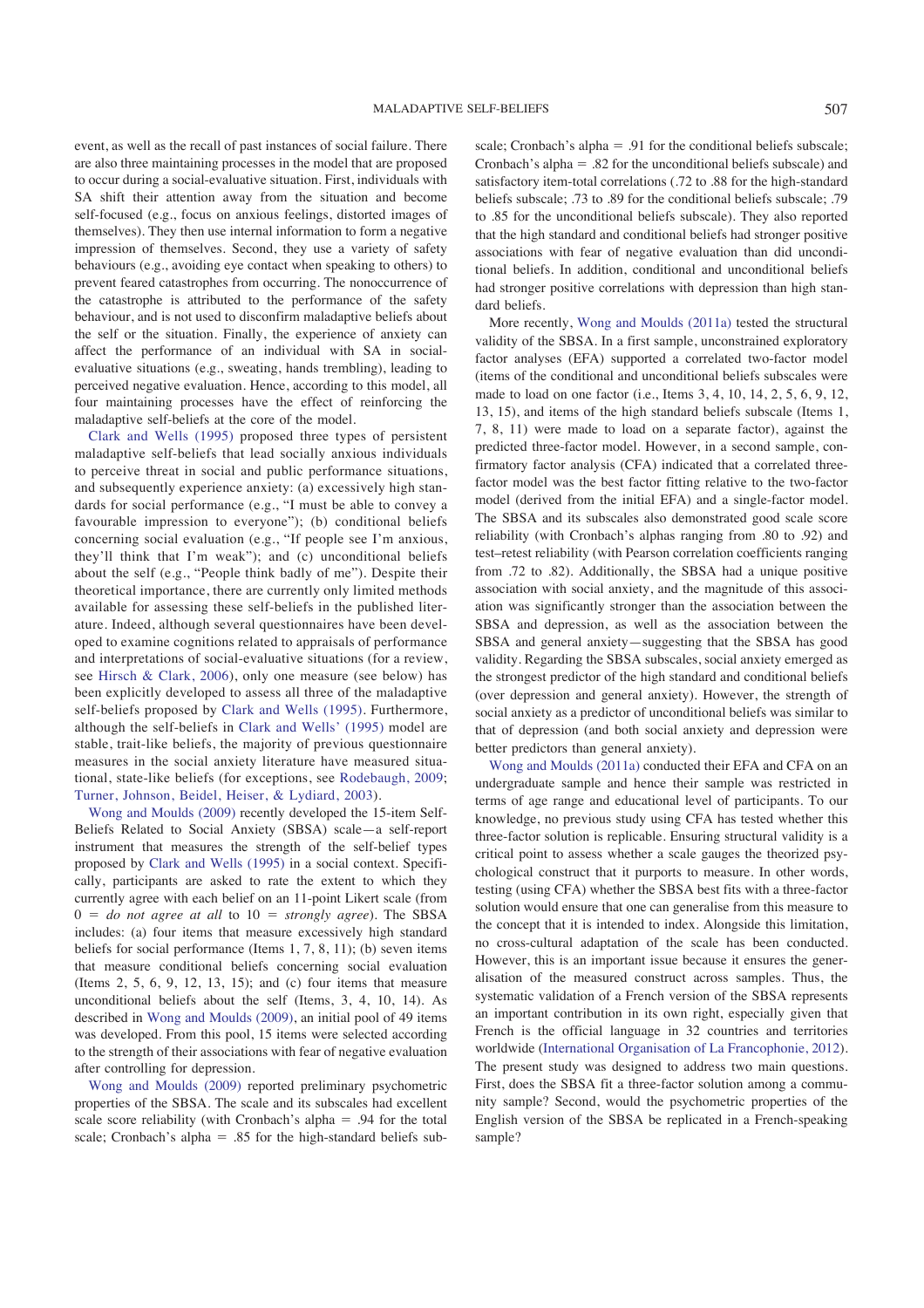## **Method**

# **Overview**

The scale was first translated into French. Next, the structural validity of the French version of the scale was tested with confirmatory factor analysis (due to our a priori prediction of a threefactor solution as obtained by Wong & Moulds, 2011a). Subsequently, we examined reliability estimates as well as discriminant validity of the scale.

#### **French Adaptation of the Scale**

We followed the steps for the transcultural validation of psychometric instruments detailed by Hambleton, Merenda, and Spielberger (2004). Items were first translated into French and then back-translated into English. Two fully bilingual experts translated the original English scale into French using a committee approach. The French version was then translated back into English and reevaluated by two other bilingual experts. The first author supervised the whole translation/back-translation process. Experts were instructed to verify the conformity of the retranslated English version with the original version as well as the precision of the French items. Items with problematic back-translation were thoroughly discussed and appropriately amended. All the discrepancies were minor, involving the choice between two synonyms (for example, "I need to be liked by everyone:" "J'ai besoin d'être apprécié(e) par tous le monde" versus "J'ai besoin d'être aimé(e) de tous le monde"). Regarding the use of an appropriate format for the items, five independent raters were then instructed to comment on the overall presentation of the instrument and the precision of the items. No remarks were made.

#### **Participants**

Six-hundred and 11 French-speaking volunteers (410 women, 67.1%) were administered the French version of the SBSA. Their age ranged from 18 to 74 years ( $M = 31.16$ ,  $SD = 12.18$ ). They were recruited among the Université Catholique de Louvain community (Belgium) and the University of Geneva (Switzerland). The first, third, and last authors sent e-mails to potential participants (acquaintances and French-speaking international colleagues) requesting participation in a study on a voluntary basis and circulation of this invitational e-mail to others. Regarding nationality, 57.4% ( $n = 351$ ) of the participants were from Switzerland,  $17.5\%$  ( $n = 107$ ) from France,  $13.3\%$  ( $n = 81$ ) from Belgium,  $11.1\%$  ( $n = 68$ ) from French-speaking African countries, and .7%  $(n = 4)$  from Canada (i.e., Quebec). Participants were predominantly university graduates  $(83.5\%, n = 510)$ . Of the full sample,  $7.5\%$  ( $n = 46$ ) of the participants had a college degree, 6.7%  $(n = 41)$  a high school degree, 2%  $(n = 12)$  a middle school degree, and .3%  $(n = 2)$  an elementary school degree. Only native French speakers were invited to take part in the study.

# **Measures and Procedure**

Participants completed the French version of the SBSA, and the French versions of the Liebowitz Social Anxiety Scale (LSAS, Liebowitz, 1987), Fear of Negative Evaluation scale (FNE; Watson & Friend, 1969), Trait version of the Spielberger State–Trait Anxiety Inventory (STAI-Trait; Spielberger, Gorsuch, Lushene, Vagg, & Jacobs, 1983), and Beck Depression Inventory-II (BDI-II; Beck, Steer, & Brown, 1996).

The STAI-Trait is a 20-item self-report questionnaire that assesses anxiety proneness (e.g., "I am a steady person," "I worry too much over something that really doesn't matter"). Items are rated using a 4-point Likert scale. Scale scores range from 20 (low score) to 80 (high score). Bruchon-Schweitzer and Paulhan (1993) have reported good psychometric and structural properties of the French adaptation of the scale.

The BDI-II is a 21-item multiple-choice self-report inventory measuring the symptoms of depression (e.g., "I'm so sad or unhappy that I can't stand it"). Scale scores range from 0 (low score) to 63 (high score). Beck, Steer, and Brown (1998) reported good psychometric and structural properties of the French adaptation of the scale.

The LSAS is a 24-item scale that measures anxiety and avoidance of social interaction and performance situations (e.g., returning goods to a store, urinating in a public bathroom). Items are rated using a 4-point Likert scale. Scale scores range from 0 (low score) to 144 (high score). This scale possesses good psychometric properties, and the French adaptation of the scale has demonstrated good structural validity (Heeren et al., 2012a; Yao et al., 1999).

The FNE is a 30-item self-report questionnaire, with a true-false response format, that measures the extent to which the respondent fears negative evaluation (e.g., "I rarely worry about seeming foolish to others," "I worry about what people will think of me even when I know it doesn't make any difference"). Scale scores range from 0 (low score) to 30 (high score). The FNE possesses good psychometric properties, and the French adaptation of the scale has demonstrated good structural validity (Douilliez, Baeyens, & Philippot, 2008; Musa, Kostogianni, & Lépine, 2004).

#### **Data Analysis**

Confirmatory factor analysis (AMOS 16; Arbuckle, 2007) was used to test the factorial validity of the SBSA. Before performing the analysis, we examined the skewness and kurtosis of the data of the measurement model. All parameters were between  $-1$  and 1, indicating that the data were univariately normally distributed. Furthermore, we conducted the Kolmogorov–Smirnov test on each item of the SBSA. These analyses revealed that normality was achieved for all items  $(p > .05)$ .

The standard method of estimation in structural equation modelling is maximum likelihood, which is based on an assumption of multivariate normality of the manifest variables. However, as noted by Byrne (1994), an error that is frequently made when performing confirmatory factor analysis is that the normality of the data is not taken into account multivariately. In our case, multivariate kurtosis was high, with a Mardia's (1974) coefficient of 77.70, clearly indicating a lack of multivariate normality. The items of the SBSA refer to a sample of emotional behaviours that can be present or absent with varying frequency. This makes non-normality and categorisation problems likely (e.g., Heeren, Douilliez, Peschard, Debrauwere, & Philippot, 2011; McDonald & Ho, 2002). Therefore, using standard normal theory estimators with these data could produce estimation problems.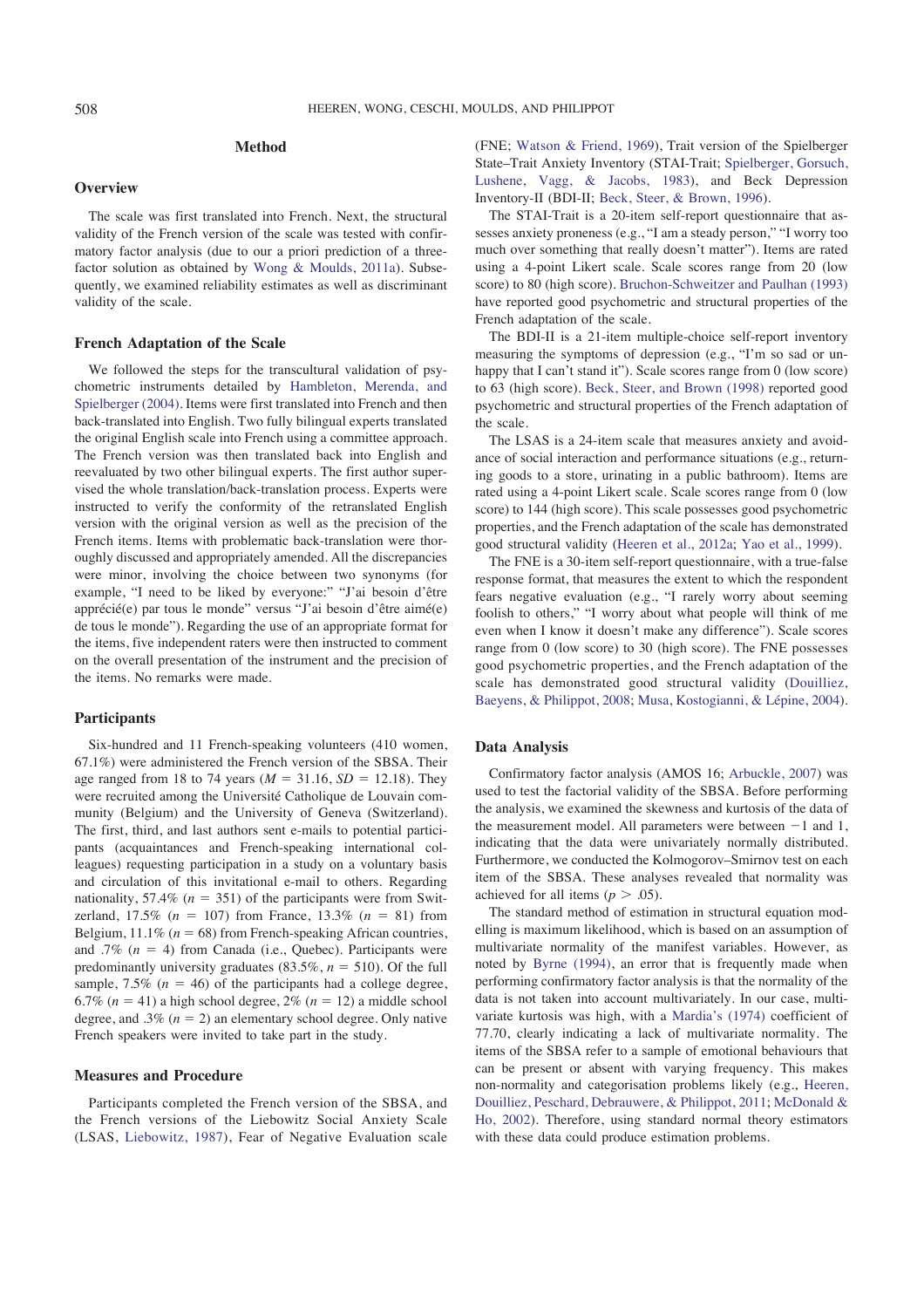Various formulas can be applied to correct for the lack of multivariate normality when performing confirmatory factor analysis. For the present case, the most appropriate approach is to use an estimation method that makes no distributional assumptions, such as the unweighted least squares (ULS) estimation method. ULS is analogous to the ordinary least squares in traditional regression. Indeed, ordinary least squares method minimizes the sum of squared errors and ULS minimizes the sum of squared values in the residual matrix (Browne, 1982).

As suggested by Browne (1982), the ULS method leads to covariance matrix that are not as asymptotically distributed as the chi-squared distribution, the chi-squared test and other fit indices based on such statistics were not able to be computed and, thus, are not reported. Instead the following fit indices were used to verify the tested models: (a) Goodness of Fit Index (GFI); (b) Adjusted Goodness of Fit (AGFI); (c) Parsimony Goodness of Fit Index (PGFI); and (d) Parsimony Ratio (PRATIO). Incremental and residual fit indices cannot be used with the ULS method.

GFI is an absolute fit index developed by Jöreskog and Sörbom (1984) with a corresponding adjusted version, the AGFI, developed to incorporate a penalty function for the addition of free parameters in the model. The GFI is analogous to R-square and performs better than any other absolute fit index regarding the absolute fit of the data (Hoyle & Panter, 1995; Marsh, Balla, & McDonald, 1988). Both GFI and AGFI have values between 0 and 1, with 1 indicating a perfect fit. A value of .90 is usually considered the minimum for model acceptance (Blunch, 2008).

PGFI (James, Mulaik, & Brett, 1982) and PRATIO are parsimony-based fit measures. Absolute fit measures judge the fit of a model per se without reference to other models that could be relevant in the situation. Parsimony adjusted measures introduce a penalty for complicating the model by increasing the number of parameters in order to increase the fit. Usually parsimony fit indices are much lower than other normed fit measures. Values larger than .60 are generally considered satisfactory (Blunch, 2008).

The present context also requires comparing fit across different models that are not necessarily nested (i.e., meaning that one model is not simply a constrained version of the other). Therefore, we also reported the Akaike Information Criterion (AIC, Akaike, 1987), the Browne-Cudeck Criterion (BCC; Browne & Cudeck, 1989), and the Expected Cross-Validation Index (ECVI; Browne & Cudeck, 1989) that are most suited for comparison of nonnested models (Blunch, 2008). AIC, BCC, and ECVI are fit measures based on information theory. These indices are not used for judging the fit of a single model, but are used in situations in which one needs to choose from several realistic but different models. These indices are a function of both model complexity and goodness of fit. For these indices, low scores refer to simple well-fitting models, whereas high scores refer to complex poorfitting models. Therefore, in a comparison-model approach, the model with the lower score is to be preferred.

## **Results**

#### **Structural Validity**

The three models investigated by Wong and Moulds (2011a) were tested in a confirmatory factor analysis: (a) a correlated three-factor model (Model A); (b) a correlated two-factor model with the items of the conditional and unconditional beliefs subscales made to load on one factor and items of the high standard beliefs subscale made to load on a separate factor (Model B); and (c) a model with one sole principal factor (Model C).

Table 1 displays the fit indices of the three models. The three models have very good fit indices. However, Model A exhibited better fit than both Models B and C. Moreover, the AIC, BCC, and ECVI were favourable to Model A (see Table 1).

As shown in the Appendix, the standardized factor loadings of Model A were statistically significant  $(p < .001)$ . Four items, however, showed loadings below .40 (i.e., Items 1, 4, 7, and 9). Therefore, we also reran all analyses without these items. Results did not show any substantial change in fit index values. We also reran all the analyses without Item 1 (as it exhibits the lowest loading). However, again, results did not show any substantial change in fit index values. In order to be consistent with the initial scale, we did not exclude these items.

#### **Descriptive Statistics and Scale Score Reliability**

Table 2 displays the descriptive statistics and scale score reliability indices of the French version of the SBSA and its subscales. In addition, we also reported the 95% confidence intervals of Cronbach's alpha coefficients. These confidence intervals were computed using the procedure of Koning and Franses (2003). As all Cronbach's alpha coefficients were higher than .75 (Nunnally, 1978), it suggested good scale and subscale score reliabilities. Within each of the subscales, Cronbach's alpha coefficients decreased if any of the items were deleted (with the exception of Items 1 and 7, for which the removal did not lead to any change as it maintained the Cronbach's alpha coefficient of the total scale to .90).

# **Correlations Between the SBSA and Other Constructs**

Table 3 displays the bivariate correlations between the SBSA and other scales included in the present study (each time controlling for all the other questionnaires we administrated). Fisher's *r*-to-*z* transformation, with the formula for comparing correlations measured on the same subjects taken from Steiger (1980), was used to assess the difference of Pearson *r*-values. The total SBSA score correlated significantly more strongly with the FNE than with the LSAS (Z = 8.17,  $p < .001$ ), STAI-Trait (Z = 9.16,  $p <$ 

Table 1 *Fit Index Values for the Different Tested Models*

|                        |  |  | Model df GFI AGFI PGFI PRATIO AIC BCC ECVI    |                    |  |
|------------------------|--|--|-----------------------------------------------|--------------------|--|
|                        |  |  | Model A 87 .99 .98 .72 .83 505.02 507.85 1.30 |                    |  |
| Model B 89 .98 .97 .73 |  |  | .85                                           | 644.88 647.55 1.66 |  |
|                        |  |  | Model C 90 .97 .97 .73 .86 822.41 824.99 2.13 |                    |  |

*Note*. Model  $A = a$  correlated three-factor solution; Model  $B = a$ correlated two-factor solution; Model C = a single-factor solution;  $df =$ degree of freedom;  $GFI = Goodness$  of Fit Index;  $AGFI = Adjuated$ Goodness of Fit:  $PGFI$  = Parsimony Goodness of Fit Index;  $PRATIO$  = Parsimony Ratio;  $AIC = Akaike Information Criterion; BCC = Browne-$ Cudeck Criterion; ECVI = Expected Cross-Validation Index. Model A (being emphasized by a bold font) can be considered as the best fitting model.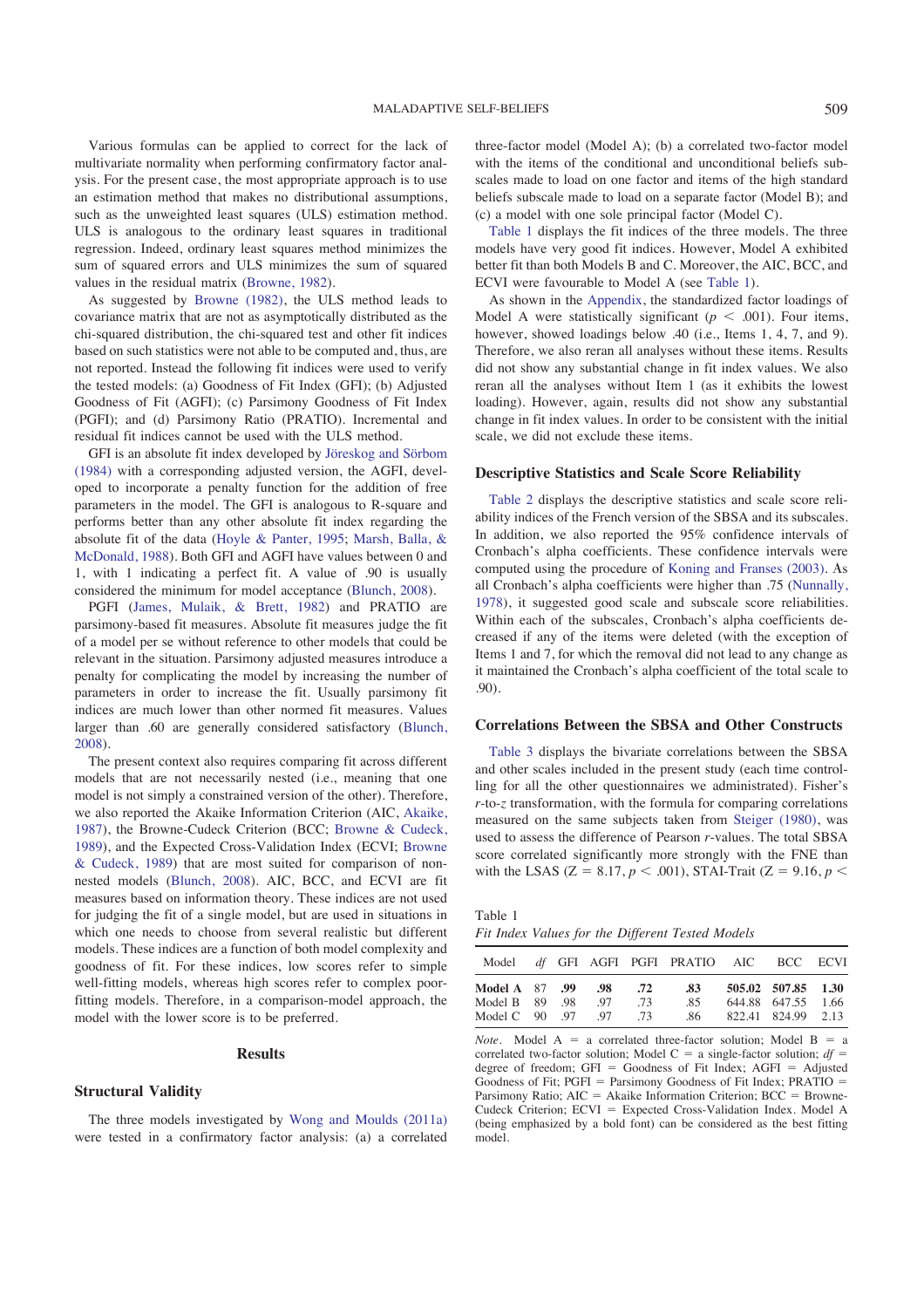| Table 2 |  |                                                             |
|---------|--|-------------------------------------------------------------|
|         |  | Descriptive Statistics and Cronbach's $\alpha$ Coefficients |

|                              | Items | Minimum  | Maximum | M     | SD.   | $\alpha$ | $\alpha$ 95% CI |
|------------------------------|-------|----------|---------|-------|-------|----------|-----------------|
|                              |       |          |         |       |       |          |                 |
| SBSA - Total                 | 15    | $\Omega$ | 142     | 48.32 | 27.05 | .90      | $.89 - .91$     |
| SBSA - High Standard beliefs | 4     | $\Omega$ | 40      | 21.18 | 8.82  | .75      | $.74 - .76$     |
| SBSA - Unconditional beliefs | 4     | $\Omega$ | 37      | 7.79  | 7.03  | .79      | $.78 - .80$     |
| SBSA - Conditional beliefs   |       | $\Omega$ | 69      | 19.36 | 15.71 | .89      | $.87 - .91$     |
| <b>FNE</b>                   | 30    | $\Omega$ | 29      | 12.16 | 7.57  | .91      | $.90 - .92$     |
| <b>LSAS</b>                  | 48    | $\Omega$ | 118     | 35.81 | 24.22 | .91      | $.89 - .93$     |
| BDI-II                       | 21    | $\Omega$ | 37      | 8.63  | 6.84  | .86      | $.83 - .87$     |
| STAI-Trait                   | 20    | 26       | 68      | 45.03 | 7.98  | .87      | $.85 - .88$     |

*Note*. SBSA = Self-Beliefs in Social Anxiety Scale; LSAS = Liebowitz Social Anxiety Scale; FNE = Fear of Negative Evaluation Scale; STAI-Trait = Trait-version of the Spielberger State-Trait Anxiety Inventory;  $BDI-II = Beck Depression Inventory (2nd edition).$ 

.001), and BDI-II ( $Z = 6.33$ ,  $p < .001$ ). For the subscales, the high standard beliefs subscale correlated significantly more strongly with the FNE than with the LSAS ( $Z = 8.56$ ,  $p < .001$ ), STAI-Trait (Z = 9.48,  $p < .001$ ), and BDI-II (Z = 8.96,  $p < .001$ ). For the Unconditional Beliefs subscales, however, there was no significant difference between the strength of its associations with the FNE and the LSAS  $(Z = 0.46, p = .65)$ . The same pattern of results was observed between the correlations this subscale had with the FNE and STAI-Trait  $(Z = 1.33, p = .29)$  as well as with the FNE and BDI-II  $(Z = .37, p = .71)$ . Finally, the Conditional Beliefs subscale correlated significantly better with the FNE  $(Z =$ 6.47,  $p < .001$ ) than with STAI-Trait (Z = 7.25,  $p < .001$ ), LSAS  $(Z = 7.25, p < .001)$ , and BDI-II  $(Z = 4.56, p < .001)$ .

# **Discussion**

Our goals in this study were to (a) test whether the SBSA fit with a three-factor solution in a community sample, and (b) investigate whether the psychometric properties of the English version of the SBSA would be replicated in a French-speaking sample.

Regarding the factor structure of the SBSA, we investigated whether the structure found by Wong and Moulds (2011a) could be replicated. Confirmatory factor analyses revealed that a threefactor solution, including excessively high standards for social performance, conditional beliefs concerning social evaluation, and unconditional beliefs about the self, was the best fitting model. These results replicate the structure reported by Wong and Moulds (2011a) and extend it to a French-speaking sample. Furthermore, Wong and Moulds (2011a) only conducted their exploratory and confirmatory factor analyses on an undergraduate sample. The present study ensures the generalisation of the three-factor solution they found in a more representative sample of individuals from different European countries, of different ages, and of different socioeconomic levels.

The psychometric properties of the French version were also assessed. First, although the Cronbach's alpha coefficients tended to be moderate rather than high, good scale and subscale score reliabilities were observed. With respect to convergent validity, consistent with Wong and Moulds (2011a), we found stronger correlations between the SBSA and measures of FNE than with the BDI-II or STAI-Trait. The same pattern of results was observed for the high standard beliefs as well as the conditional beliefs subscales. This suggests that the SBSA measures beliefs that are better associated with and more characteristic of social anxiety, as opposed to depression or general anxiety. We note that the low correlation between the SBSA and LSAS runs counter to this conclusion. These unexpected findings are also inconsistent with previous results that have been found in two independent undergraduate samples (Wong & Moulds, 2011a; Wong, Moulds, & Rapee, in press). However, these studies assessed social anxiety using the FNE and not the LSAS. As no study has previously examined the correlation between the LSAS and the SBSA, it remains particularly difficult to interpret this finding. One cannot exclude the possibility that the LSAS (e.g., returning goods to a store, urinating in a public bathroom, eating in public) assesses a dimension of

| Table 3 |  |  |  |                                                                          |  |
|---------|--|--|--|--------------------------------------------------------------------------|--|
|         |  |  |  | Bivariate Correlations Among the SBSA and Other Psychological Constructs |  |

|                                                                                                                                       | SBSA High<br>standard beliefs | <b>SBSA</b><br>Unconditional beliefs | <b>SBSA</b><br>Conditional beliefs | <b>FNE</b>                                  | <b>LSAS</b>                                     | <b>STAI-Trait</b>                                           | <b>BDI-II</b>                                                    |
|---------------------------------------------------------------------------------------------------------------------------------------|-------------------------------|--------------------------------------|------------------------------------|---------------------------------------------|-------------------------------------------------|-------------------------------------------------------------|------------------------------------------------------------------|
| <b>SBSA</b> Total<br>SBS High Standard beliefs<br>SBSA Unconditional beliefs<br>SBSA Conditional beliefs<br><b>FNE</b><br><b>LSAS</b> | $.77***$                      | $.76***$<br>$.33***$                 | $.95***$<br>$.61***$<br>$.67***$   | $.46***$<br>$.50**$<br>$.13***$<br>$.39***$ | .06<br>$.07*$<br>$.15***$<br>$.07*$<br>$.15***$ | .06<br>$.09*$<br>$.19***$<br>$.07*$<br>$.34***$<br>$.16***$ | $.16***$<br>$.07*$<br>$.11***$<br>$.17***$<br>$.19***$<br>$.11*$ |

*Note*. SBSA = Self-Beliefs in Social Anxiety Scale; LSAS = Liebowitz Social Anxiety Scale; FNE = Fear of Negative Evaluation scale; STAI-Trait = Trait-version of the Spielberger State-Trait Anxiety Inventory; BDI-II = Beck Depression Inventory (2nd edition).  $p < .05$ .  $\binom{p}{k}$   $p < .01$ .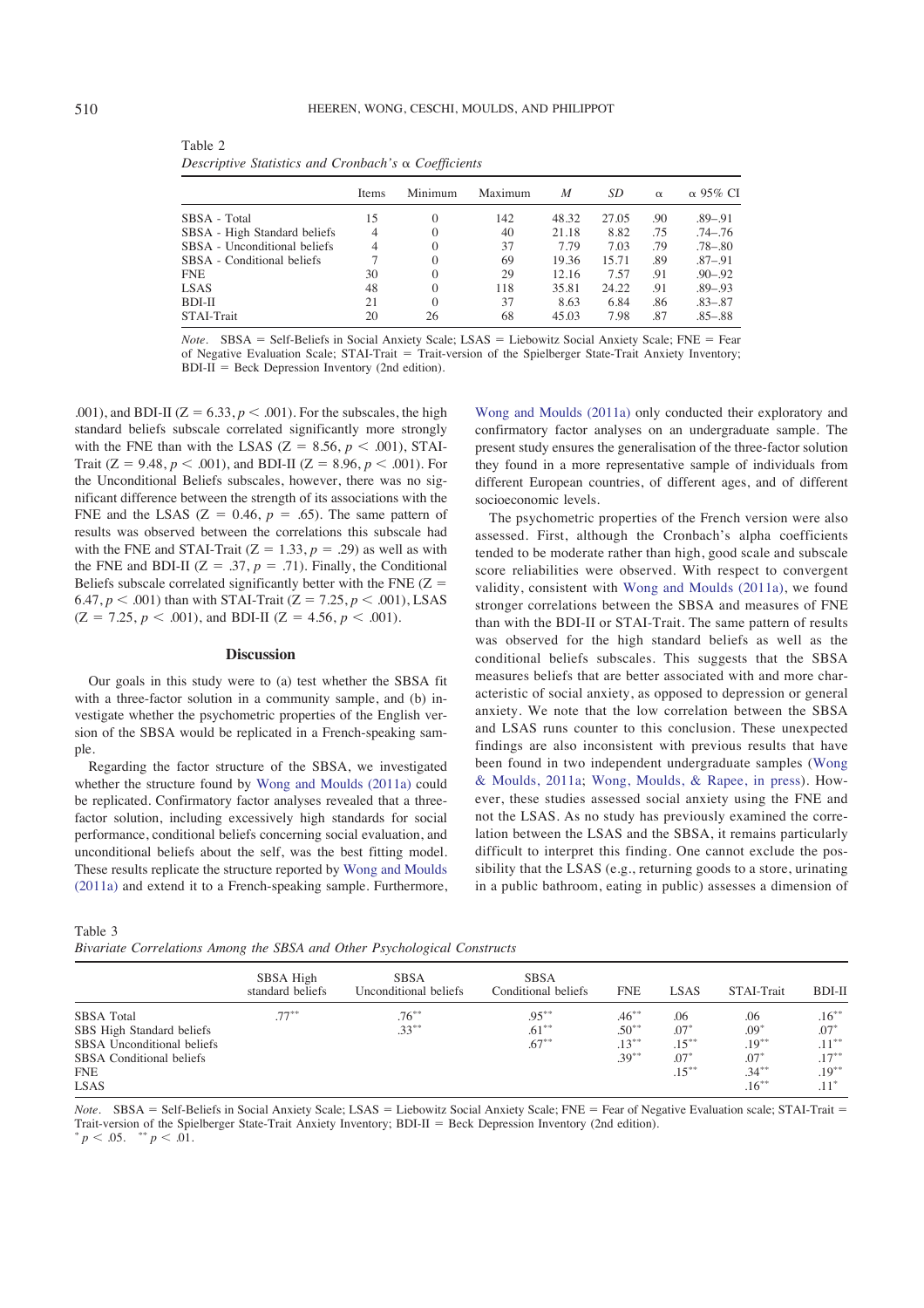social anxiety that may differ from the dimension targeted by the FNE (e.g., "I rarely worry about seeming foolish to others," "I worry about what people will think of me even when I know it doesn't make any difference"). The fact that we did not recruit a sample of participants suffering from clinical social anxiety disorder might, therefore, account for this relatively low correlation. Moreover, it should also be noted that the correlation between the LSAS and the FNE in the present study was particularly low  $(r = .15)$ . Previous studies already reported such a low correlation between the French versions of the FNE and the LSAS (for example, Heeren et al., 2012a reported a correlation of  $r(428) = 0.26$  between these two scales). Future studies should further examine potential cultural variations in the relations between the FNE and the LSAS among Frenchspeaking samples.

For unconditional beliefs, there were no significant differences between the correlations with this subscale and the FNE, the STAI-Trait, the LSAS, and the BDI. This pattern is consistent with the results of Wong and Moulds (2011a), who reported that the strength of social anxiety as a predictor of unconditional beliefs was similar to that of depression. Although items of the unconditional beliefs subscale are of a social nature, the absolute and global nature of the negative evaluation of the self that are present in the content of these items may explain its comparable associations with self-reported fear of negative evaluation, depression, and anxiety. Indeed, as pointed out by previous researchers, negative evaluation of the self acts as a trait-like source of vulnerability for the development of emotional disorders such as generalised anxiety disorder (e.g., Clark, 2001; Wells, 1995) and depressive thinking (e.g., Dent & Teasdale, 1988; Kovacs & Beck, 1978), and it is, thus, not surprising that they are not uniquely associated with social anxiety.

At a fundamental level, the results of the structural modelling are congruent with the predictions of Clark and Wells (1995) regarding the existence of three maladaptive self-belief types in social phobia. In addition to these beliefs, these authors also proposed that individuals with social phobia engage in several maladaptive cognitive and behavioural processes (i.e., selffocused attention, safety behaviours, anxiety-induced performance deficits, anticipatory processing, postevent rumination) that prevent the disconfirmation of maladaptive self-beliefs. As a consequence of these maladaptive cognitive and behavioural processes, the beliefs persist, and individuals with social phobia continue to experience anxiety in social-evaluative situations. This functional perspective is clinically critical. Future research should examine how these different types of maladaptive selfbeliefs interact with the other components of Clark and Wells' (1995) model. Wong and Moulds (2009, 2011b) have provided preliminary findings on this issue (see also Hirsch, Clark, & Matthews, 2006).

The present study suffers from several limitations. First, we did not specifically recruit a clinical sample. Future studies should assess the structural validity of the SBSA in a clinical sample of individuals suffering from clinical social phobia. Second, our sample was highly educated, thereby reducing the generalizability of the present data. Future studies should take this limitation into account. Third, four items showed loadings below .40 (i.e., Items 1, 4, 7, and 9). Even if our complementary analyses suggested that the removal of these items did not

change the fit indices of the three-factor solution, future studies are needed to ensure these items do not weaken the psychometric properties of the scale. Fourth, we only assessed construct validity with self-report measures. Future studies could examine the associations between responses on the SBSA and nonself-report indices (for examples of multimodal assessment in studies of social anxiety, see Heeren, Reese, McNally, & Philippot, 2012b; Rossignol et al., 2012; Wong & Moulds, 2011b). Finally, given recent evidence that social maladaptive self-beliefs may be considered a transdiagnotic process (e.g., Maurage et al., 2013), future studies should examine whether the psychometric properties we found in the current research generalise to individuals with other psychopathological disorders.

In conclusion, the French version of the SBSA provides a valid measure of maladaptive self-beliefs. CFA replicated the model implied by Wong and Moulds (2011a), and more generally the theoretical model of Clark and Wells (1995). Good scale reliability and concurrent validity were also observed.

# **Résumé**

Le modèle de la phobie sociale de Clark et Wells (1995) suggère que trois types de croyances personnelles dysfonctionnelles seraient responsables de l'anxiété sociale (haut standard, croyances conditionnelles, et croyances inconditionnelles). Wong et Moulds (2009) ont récemment développé une échelle a` 15 items, la Self-Beliefs Social Anxiety scale (SBSA), qui mesure ces trois types de croyances personnelles proposées par le modèle. Ces auteurs ont testé la validité structurale de la SBSA et ont observé qu'un modèle a` trois facteurs rendait le mieux compte des données. Cependant, ils ont réalisé leurs analyses sur un échantillon d'étudiants limité au niveau de l'étendue de l'âge et du niveau éducatif. En outre, aucune étude antérieure n'a, a` ce jour, examiné la réplicabilité de cette structure tri-factorielle. Par ailleurs, aucune adaptation transculturelle de l'échelle n'a encore été réalisée. La présente étude a été conçue de sorte a` répondre a` ces faiblesses. Pour ce faire, nous avons examiné si la SBSA correspondait bien a` une structure tri-factorielle au sein d'un échantillon francophone  $(N = 611)$ . Les analyses factoriellles confirmatoires corroborent le modèle mis en avant par Wong et Moulds (2011a), et de manière plus générale par Clark et Wells (1995). Par ailleurs, la version francophone de l'échelle présente une bonne consistance interne et une bonne validité convergente.

*Mots-clés :* anxiété sociale, croyances personnelles dysfonctionnelles, mesure, psychométrie, rumination.

#### **References**

- Akai[ke, H. \(1987\). Factor analy](http://dx.doi.org/10.1007/BF02294359)sis and AIC. *Psychometrika, 52,* 317–332. doi:10.1007/BF02294359
- Arbuckle, J. L. (2007). *Amos 16.0 users guide*. Spring House, PA, USA: Amos Development Corporation.
- Beck, A. T., Steer, R. A., & Brown, G. K. (1996). *Beck Depression Inventory manual* (2nd ed.). San Antonio, TX: Psychological Corporation. French adaptation, 1998, Paris, France: Editions du Centre de Psychologie Appliquée.
- Beck, A. T., Steer, R. A., & Brown, G. K. (1998). *Beck Depression Inventory manual* (2nd ed.): French adaptation. Paris, France: Editions du Centre de Psychologie Appliquée.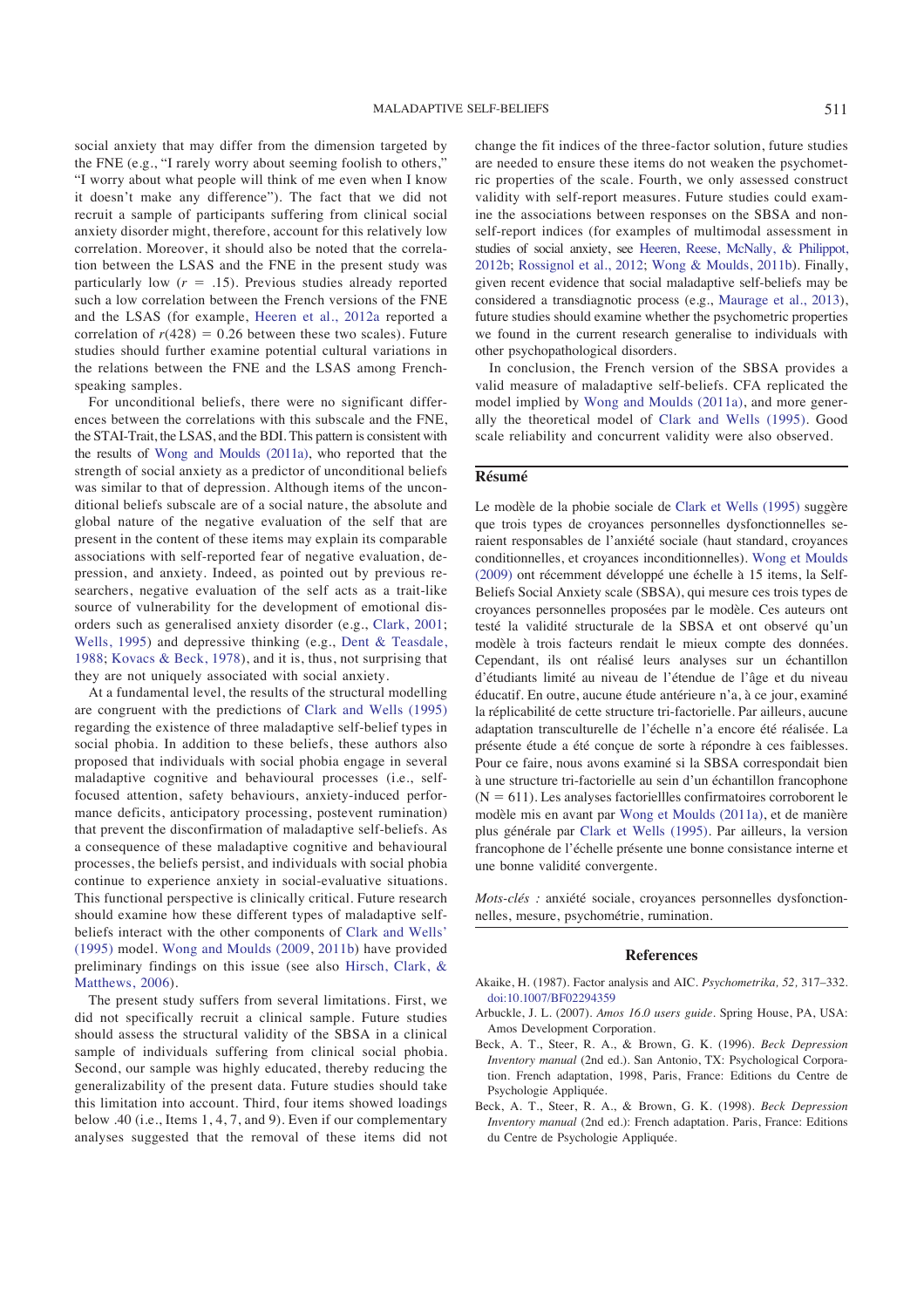- Blunch, N. J. (2008). *Introduction to structural equation modelling using SPSS and AMOS*. London, UK: Sage.
- Browne, M. W. (1982). Covariance structures. In D. M. Hawkins (Ed.), *Topics in multivariate analysis* [\(pp. 72–141\). Cambridge, UK:](http://dx.doi.org/10.1017/CBO9780511897375.003) Cambridge University Press. doi:10.1017/CBO9780511897375.003
- Browne, M. W., & Cudeck, R. (1989). Single sample cross-validation indices for c[ovariance structures.](http://dx.doi.org/10.1207/s15327906mbr2404_4) *Multivariate Behavioral Research, 24,* 445– 455. doi:10.1207/s15327906mbr2404\_4
- Bruchon-Schweitzer, M., & Paulhan, I. (1993). *Adaptation francophone de l'Inventaire d'Anxiété Trait-Etat (Forme Y) de Spielberger* [French adaptation of the Spielberger State Trait Anxiety Inventory]. Paris, France: Editions du Centre Psychologie Appliquée.
- Byrne, B. M. (1994). *Structural equation modelling with EQS and EQS/ Windows*. Thousand Oaks, CA, USA: Sage.
- Clark, D. A. (2001). The persistent problem of negative cognition in anxiety and depression: N[ew perspectives and old controversies.](http://dx.doi.org/10.1016/S0005-7894%2801%2980040-X) *Behavior Therapy, 32,* 3–12. doi:10.1016/S0005-7894(01)80040-X
- Clark, D. M. & Wells, A. (1995). A cognitive model of social phobia. In R. G. Heimberg, M. R. Liebowitz, D. A. Hope, & F. R. Schneier (Eds.), *Social phobia: Diagnosis, assessment, and treatment* (pp. 69 –93). New York, NY, USA: Guilford Press.
- Dent, J., & Teasdale, J. D. (1988). Negative cognition and the persisten[ce](http://dx.doi.org/10.1037/0021-843X.97.1.29) of depression. *[Journal of Ab](http://dx.doi.org/10.1037/0021-843X.97.1.29)normal Psychology, 97,* 29 –34. doi: 10.1037/0021-843X.97.1.29
- Douilliez, C., Baeyens, C., & Philippot, P. (2008). French validation of the Fear of Negative Evaluation scale and the social avoidance and distress scale. *Revue francophone de Clinique Comportementale et Cognitive, 13,* 1–12.
- Hambleton, R. K., Merenda, P., & Spielberger, C. (2004). *Adapting educational and psychological tests for cross-cultural assessment*. Hillsdale, NJ, USA: Erlbaum.
- Heeren, A., Douilliez, C., Peschard, V., Debrauwere, L., & Philippot, P. (2011). Cross-cultural consistency of the Five Facets Mindfulness Questionnaire: Adaptation and validation in French sample. *[European Review](http://dx.doi.org/10.1016/j.erap.2011.02.001) of Applied Psychology, 61,* 147–151. doi:10.1016/j.erap.2011.02.001
- Heeren, A., Maurage, P., Rossignol, M., Vanhaelen, M., Peschard, V., Eeckhout, C., & Philippot, P. (2012a). The self-report version of the Liebowitz Social Anxiety Scale: Psychometric properties of the Fren[ch](http://dx.doi.org/10.1037/a0026249) version. *[Canadian Jo](http://dx.doi.org/10.1037/a0026249)urnal of Behavioural Science, 44,* 99 –107. doi: 10.1037/a0026249
- Heeren, A., Reese, H. E., McNally, R., & Philippot, P. (2012b). Attention training toward and away from threat in social phobia: Effects on subjective, behavioral, and physiological [measures of anxiety.](http://dx.doi.org/10.1016/j.brat.2011.10.005) *Behaviour Research and Therapy, 50,* 30 –39. doi:10.1016/j.brat.2011.10.005
- Hirsch, C. R., & Clark, D. M. (2006). Information-processing bias in social phobia: Support for the co[mbined cognitive biases hypothe](http://dx.doi.org/10.1016/j.beth.2006.02.001)sis. *Behavior Therapy, 37,* 223–236. doi:10.1016/j.beth.2006.02.001
- Hirsch, C. R., Clark, D. M., & Mathews, A. (2006). Imagery and interpretations in social phobia: Support for the co[mbined cognitive biases](http://dx.doi.org/10.1016/j.beth.2006.02.001) h[ypothe](http://dx.doi.org/10.1016/j.beth.2006.02.001)sis. *Behavior Therapy, 37,* 223–236. doi:10.1016/j.beth.2006.02 .001
- Hoyle, R. H., & Panter, A. T. (1995). Writing about structural equation models. In R. H. Hoyle (Ed.), *Structural equation modelling: Concepts, issues, and applications* (pp. 158 –176). Thousand Oaks, CA, USA: Sage.
- International Organisation of La Francophonie. (2012). *[London 2012 Olympic](http://www.francophonie.org/IMG/pdf/Press_Kit_French_language_in_Olympic_Games-2.pdf) an[d Paralympic Games](http://www.francophonie.org/IMG/pdf/Press_Kit_French_language_in_Olympic_Games-2.pdf)*. Retrieved from http://www.francophonie.org/IMG/ pdf/Press\_Kit\_French\_language\_in\_Olympic\_Games-2.pdf
- James, L. R., Mulaik, S. A., & Brett, J. M. (1982). *Causal analysis: Assumptions, models and data*. Beverly Hills, CA, USA: Sage.
- Jöreskog, K. C., & Sörbom, D. (1984). *LISREL 7: A guide to programs and applications* (3rd ed.). Chicago, IL, USA: SPSS Inc.
- Koning, A. J., & Franses, P. H. (2003). *Confidence intervals for Cronbach's coefficient* & *values* (Tech. Rep. No). Rotterdam, the Netherlands: Erasmus Research Institute of Management.
- Kovacs, M., & Beck, A. T. (1978). Maladaptive cognitive structures in depression. *The American Journal of Psychiatry, 135,* 525–533.
- Liebowitz, M. R. (1987). Social phobia. *Modern Problems of Pharmacopsychiatry, 22,* 141–173.
- McDonald, R. P., & Ho, M. R. (2002). Principles and practice in reporti[ng](http://dx.doi.org/10.1037/1082-989X.7.1.64) str[uctural equation analyses.](http://dx.doi.org/10.1037/1082-989X.7.1.64) *Psychological Methods*, 7, 64-82. doi: 10.1037/1082-989X.7.1.64
- Mardia, K. V. (1974). Applications of some measures of multivariate skewness and kurtosis in testing normality and robustness studies. *Sankhya Series B, 36,* 115–128.
- Marsh, H. W., Balla, J. R., & McDonald, R. P. (1988). Goodness-of-fit indices in confirmatory factor analysis: T[he effects of sample size.](http://dx.doi.org/10.1037/0033-2909.103.3.391) *P[sychol](http://dx.doi.org/10.1037/0033-2909.103.3.391)ogical Bulletin, 103,* 391– 410. doi:10.1037/0033-2909.103.3 .391
- Maurage, P., de Timary, P., Moulds, M. L., Wong, Q. J. J., Collignon, M., Philippot, P., & Heeren, A. (2013). Maladaptive social self-beliefs in alcohol-dependence: A sp[ecific bias towards excessive high](http://dx.doi.org/10.1371/journal.pone.0058928) standards. *PLoS ONE, 8,* e58928. doi:10.1371/journal.pone.0058928
- Musa, C. N., Kostogianni, N., & Lépine, J. P. (2004). The Fear of Negative Evaluation scale (FNE): Psychometric properties of the French version. *Encephale-Revue De Psychiatrie Clinique Biologique Et Therapeutique, 30,* 517–524.
- Nunnally, J. (1978). *Psychometric theory* (2nd ed.). New York, NY, USA: McGraw-Hill Book Company.
- Rapee, R. M., & Heimberg, R. G. (1997). A cognitive-behavioral model of an[xiety in social phobia.](http://dx.doi.org/10.1016/S0005-7967%2897%2900022-3) *Behaviour Research and Therapy, 35,* 741–756. doi:10.1016/S0005-7967(97)00022-3
- Rodebaugh, T. L. (2009). Hiding the self and social anxiety: The core extrusi[on schema measure.](http://dx.doi.org/10.1007/s10608-007-9143-0) *Cognitive Therapy and Research, 33,* 90 – 109. doi:10.1007/s10608-007-9143-0
- Rossignol, M., Campanella, S., Maurage, P., Heeren, A., Falbo, L., & Philippot, P. (2012). Enhanced perceptual responses during visual processing of facial stimuli in you[ng socially anxious individuals.](http://dx.doi.org/10.1016/j.neulet.2012.07.045) *Neuroscience Letters, 526,* 68 –73. doi:10.1016/j.neulet.2012.07.045
- Spielberger, C. D., Gorsuch, R. L., Lushene, R., Vagg, P. R., & Jacobs, G. (1983). *Manual for the State-Trait Anxiety Inventory*. Palo Alto, CA, USA: Consulting Psychologists Press.
- Steiger, J. H. (1980). Tests for comparing [elements of a correlation matrix.](http://dx.doi.org/10.1037/0033-2909.87.2.245) *Psychological Bulletin, 87,* 245–251. doi:10.1037/0033-2909.87.2.245
- Turk, C. L., Heimberg, R. G., & Magee, L. (2008). Social anxiety disorder. In D. Barlow (Ed.), *Clinical handbook of psychological disorders* (4th ed., pp. 123–163). New York, NY, USA: Guilford Press.
- Turner, S. M., Johnson, M. R., Beidel, D. C., Heiser, N. A., & Lydiard, R. B. (2003). The Social Thoughts and Beliefs Scale: A new inventory for assessing [cognitions in social phobia.](http://dx.doi.org/10.1037/1040-3590.15.3.384) *Psychological Assessment, 15,* 384 –391. doi:10.1037/1040-3590.15.3.384
- Watson, D., & Friend, R. (1969). Measurement of social-evaluative anxiety. *Journal of Consulting and Clinical Psychology, 33,* 448 – 457.
- Wells, A. (1995). Meta-cognitions and worry: A cognitive model of Generalized Anxiety Disorder. *[Behavioural and Cogn](http://dx.doi.org/10.1017/S1352465800015897)itive Psychotherapy, 23,* 301–320. doi:10.1017/S1352465800015897
- Wong, Q. J. J., & Moulds, M. L. (2009). Impact of rumination versus distraction on anxiety and maladaptive self-beliefs in socially anxio[us](http://dx.doi.org/10.1016/j.brat.2009.06.014) individuals. *[Behaviour Rese](http://dx.doi.org/10.1016/j.brat.2009.06.014)arch and Therapy, 47,* 861– 867. doi: 10.1016/j.brat.2009.06.014
- Wong, Q. J. J., & Moulds, M. L. (2011a). A new measure of the maladaptive self-beliefs in social anxiety: Psychometric properties in a nonclinical sample. *Jour[nal of Psychopathology and Beh](http://dx.doi.org/10.1007/s10862-011-9232-y)avioral Assessment, 33,* 285–297. doi:10.1007/s10862-011-9232-y
- Wong, Q. J. J., & Moulds, M. L. (2011b). Impact of anticipatory processing versus distraction on multiple indices of anxiety in socially anxious